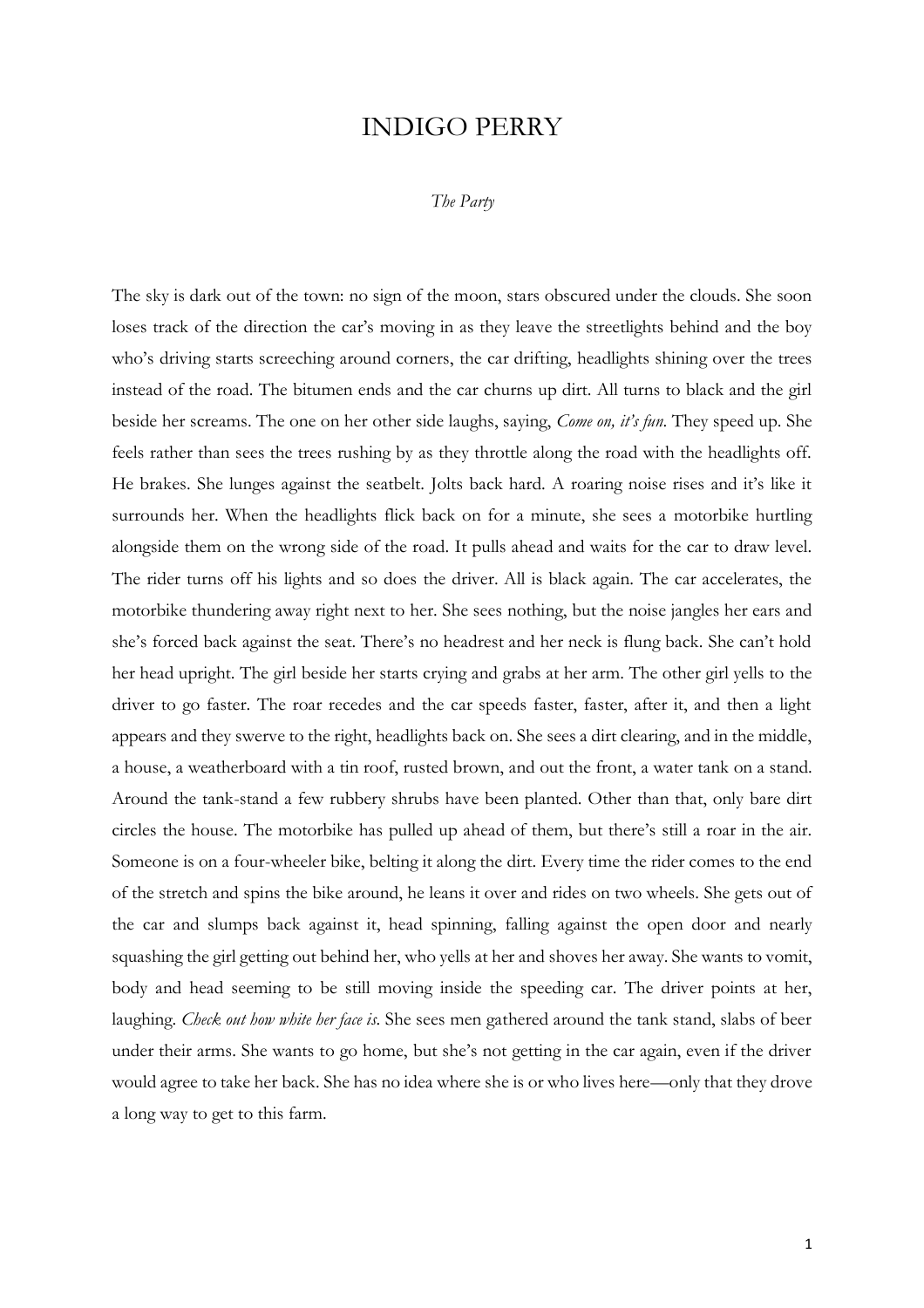She follows the others over to the tank-stand. Only a few of the men look familiar, and only from a distance. She hears a murmur with a sharp edge to it as she approaches, and knows this feel, knows to keep walking, eyes down, to follow the girls through a doorway into the house. More people are inside, some of them from school. But still no other girls or women. She passes a huddle of boys on the floor near a small TV screen. One of them lurches up and shrieks at her, his face close so that even in the dim light she sees the yellowness of his clenched teeth. *Get down and do what she's doing, dog.* He flings his arm towards the TV. She sees the woman on the screen, naked, three men holding her down. The other boys on the floor twist around and look at her. The girls have disappeared and for a moment she's alone in the room, all of them turned from the woman on the screen to stare with slitted eyes at her. She moves towards a lit-up doorway, to a kitchen, with a spindly-legged laminex table. In here, there are girls, some from school, a couple of older ones who have moved away to other places. She sits down on a kitchen chair. Someone says hello, and she asks this girl how she's getting home, arranging to leave with her when her parents come to pick her up. She breathes more slowly, in here where the lights are on, a bright fluorescent tube hanging overhead, and now that she has a way to get home. One of the older girls leans back and takes a long swig from a narrow bottle. This girl lives in the city now and is telling stories about her life there, about her job, the clubs she goes to, and the barman who gives her free cocktails. She names long lists of ingredients for cocktails while she drinks from the neck of the bottle. Her eyes grow sleepy. Her words start to slur. The back door swings open. The motorcyclist swaggers in, still wearing his leathers, the helmet hanging from one finger. Hearing the girl who's moved to the city talking about her cocktails, he calls her gorgeous. Everyone hears the tone, and she tells him to just leave her alone please. He tells her again how gorgeous she is, and all of them can hear how he means the opposite, but they keep quiet. Nobody wants him to start on them instead. She stays quiet too. It's not often that she isn't the first target of someone like him. She clasps her knees under the table and tries not to stand out. The man sets himself to making a drink. He pours some of the city girl's liquor into a big plastic cup and adds slugs of other liquors that he takes from cupboards around the kitchen. Pours in a can of beer. Adds a squirt of tomato sauce. Then, he reaches behind himself to prop open the back door. She doesn't know why, but quickly finds out. He skols the drink, bolts out through the doorway into the dark, and vomits loudly. They hear his swearing and the smashing of plant pots that he stumbles over. Then he's gone. More people arrive, people she knows, and she walks around a bit, talks, still staying close to the other girls. She's outside by the tank-stand when all of a sudden most of the party seems to have shifted to somewhere else. There's a shout, from inside. A silhouette of a boy fills the doorway of the house. He beckons. *Come and have a look at this*, he says. *You don't want to miss it.*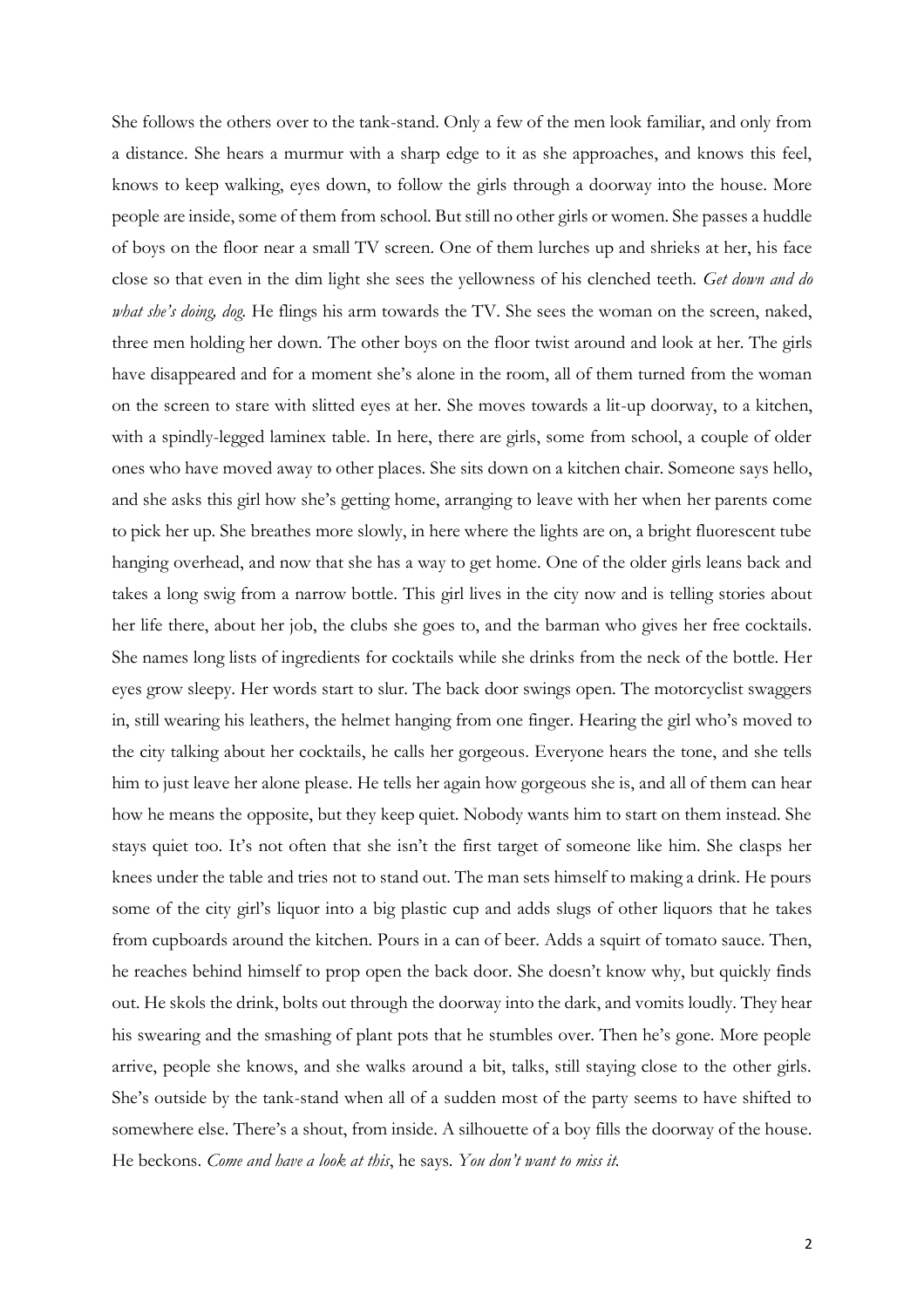It almost feels fun, to go along. It's like she forgets. She forgets that the boy beckoning is the same one that twisted away from the naked woman on the television to snarl at her when she got there. His yellow teeth aren't clenched now. He's smiling, as though he's inviting the girls to join in with something pleasant. And so, from some place inside, she watches herself following the others. It's a place where she stands alone in a clearing where blue-white lightning splits everything apart, trees exploding and crashing down, her face lashed with rain. She watches herself forgetting. At the house with dirt all around it, raked up thinly to the edges of the timber slats nailed around the foundations, she, and, it seems, the other girls, forget. They don't think about the woman held down by men on the small screen of a box TV with rabbit-ears antenna, the shuddering light of it picked out in the murkiness of the room; the teeth; the snarl. They forget the man in the leathers and his vomiting outside the back door; forget the car ride, the speed, the darkness; the trees, heavy-bodied but invisible without the headlights. The her that's on the inside opens her mouth to speak, but her voice is drowned in the rain. This version of herself forgets nothing. In the weatherboard house, all the girls forget so surely that they laugh, giggle, even, as they are led into another room by the smiling, beckoning boy.

A wall of bodies parts. Someone shoves her shoulder, hard, so that she falls forward onto her hands and knees on a linoleum floor. As she hits the floor, she notices its unevenness, sees bumps and lines under the pattern of the lino, miniature hills and valleys under the gaudy print. Then, she sees what she's been brought to see. The older girl, the one who had moved away to the city, who went to clubs and had barmen gift her cocktails, the *gorgeous* one, lies motionless, on her front on the floor. Her legs are pulled wide apart and one of her boots is missing. Her underpants are bunched around the ankle of the foot with the missing boot. Her skirt is hiked up over her hips. Her head is turned to one side and her eyes are closed. In and out, she breathes deeply, audibly. Scattered around her are pieces of plastic ornamental fruit, a bowl lying upside down a little way away. Two boys from school sit on top of her legs. One of them is thrusting the plastic banana into the girl's vagina.

She gets up off her knees, and shoves her way through the wall of boys and men that has closed again between her and the door. They try to stop her getting out, punch her, yell in her face, but she pummels and yells back until she breaks through and gets outside. The other girls follow her. The men and boys stay. Some of the girls cry. All are angry. But when she says they need to find the phone in the house and call the police, they shift away from her. And then they start. They say